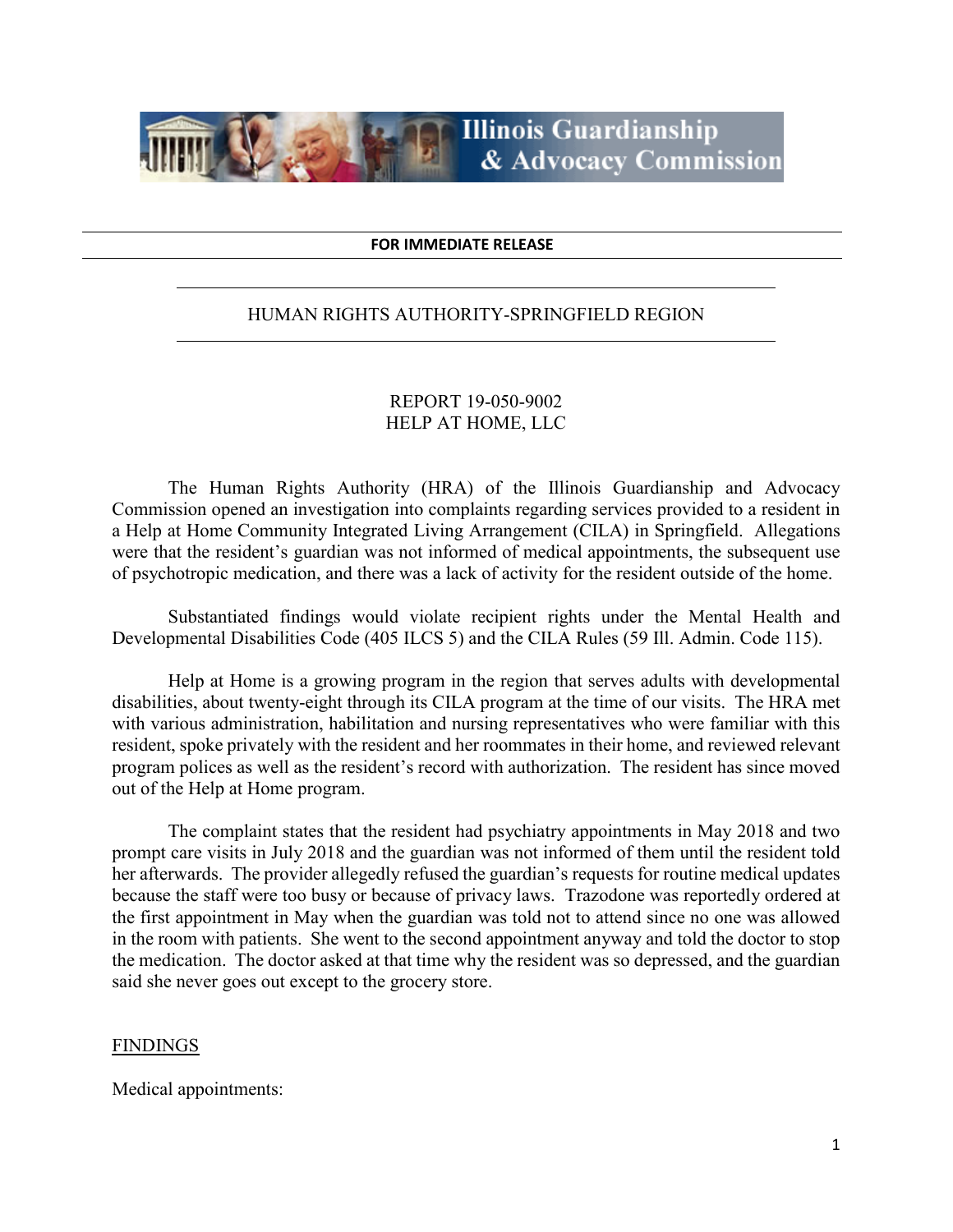According to the record, a psychiatry appointment in question was held on May 17, 2018 with an advanced practice nurse. A summary of the visit stated that the resident's primary complaint was insomnia and that Trazodone was ordered for sleep "after consent from guardian." The resident was to return in one month for a follow up. A nursing progress note from the home showed that the guardian was called right after the appointment and was informed of the medication. The guardian expressed her concerns about the medication but agreed to try it until the next appointment that she planned to attend. The nurse told her it was her choice to attend if she wanted. Another nursing entry from a few days later referenced a call from the guardian who wanted permission to go on the next appointment because she was worried about them discussing her. She was encouraged to call the practitioner's office and relay that herself. A summary of the follow up visit on June 15, 2018 stated that the guardian was present and that Trazodone had been discontinued at her request. Future appointments were to be scheduled as needed.

The first of two express care visits in question occurred on July 11, 2018, when the resident was seen for ear pain. A cyst was noted on an earlobe, and a daily warm compress was prescribed with a return visit if no improvement. There was no documentation to show whether the guardian was alerted. The second was to the same place on July 20, again for the ear pain. TMJ (jaw joint pain) was diagnosed this time and the resident was given a muscle relaxant and a steroid; the home was to call the express care nurse three days later with updates on the results. There were no calls made to the guardian.

The resident had other express care visits: on July 26 for knee pain when an osteoarthritis flareup was treated, then on July 31 when at a trip to the emergency room for stomach pain and vomiting; a urinary tract infection was treated. The guardian was notified of the details by email in each case, and this system of communication seemed to carry on for the rest of the year.

Regarding the psychiatry appointments, the staff we interviewed said that no one at Help told the guardian she could not attend them. The fact was that the nurse practitioner wanted to speak to the resident alone sometimes, and they had only tried to explain that to her. At the time of these appointments it was never made clear to them exactly when the guardian wanted to be contacted. She originally wanted to be alerted about scheduled appointments but then took issue with the express care visits, after which they held a meeting with her and the independent service coordinator to come to some arrangement for communication. Help was also concerned about the guardian's approach to direct services staff with directives or for information, and they wanted to designate particular staff persons to reach instead to ensure timely and accurate communication. They never said that staff were too busy to call her about general information or appointments and the Health Insurance Portability and Accountability Act (HIPAA) confidentiality reference was made only in regard to other residents' personal information. They also decided that the nurse would email the guardian with details after each appointment, and they believe it was going well.

The independent service coordinator who attended this meeting was interviewed as well for her recollection of the issues. She verified what we were told and said that the whole point of the meeting was to improve communication and to be sure the right people were involved.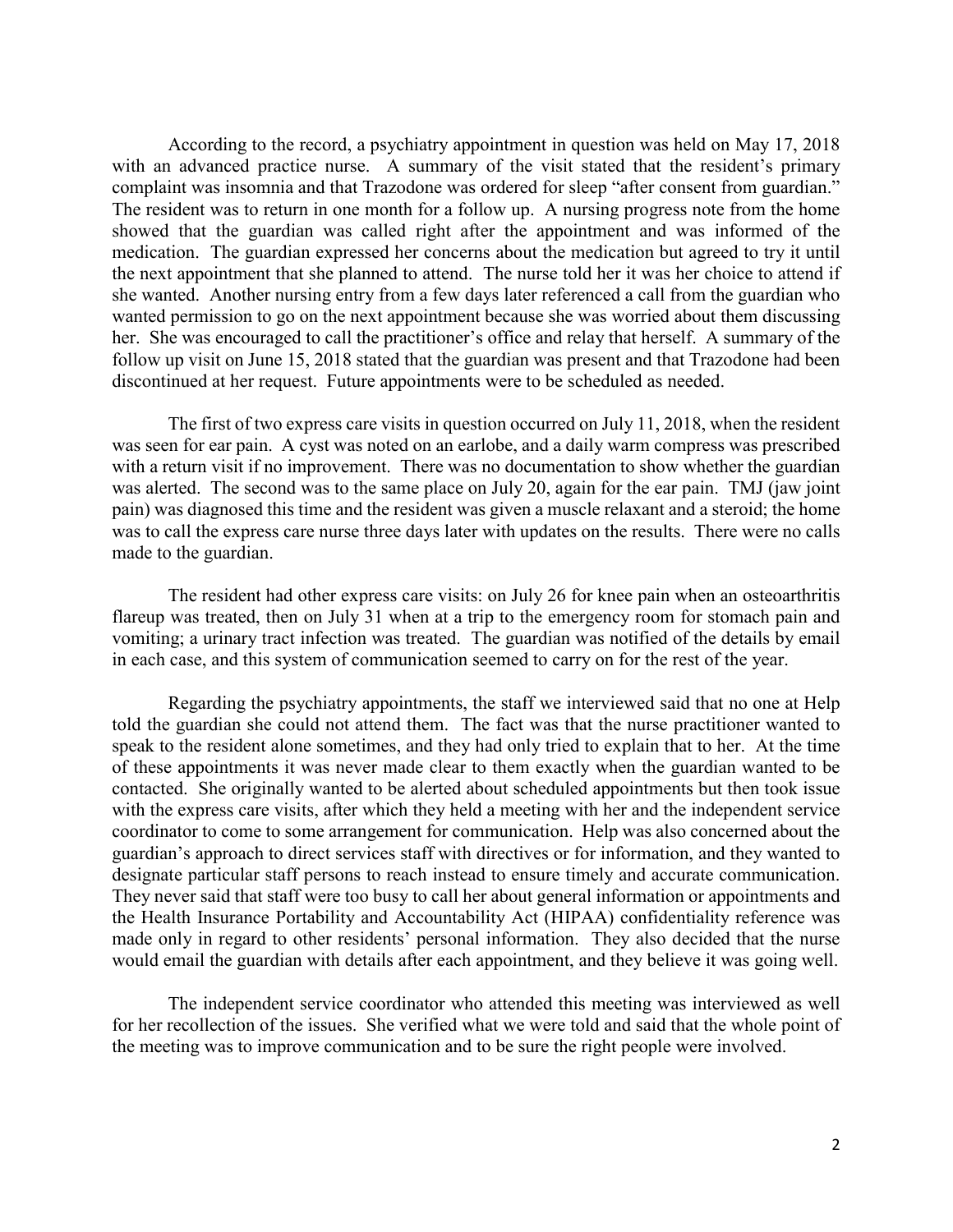On the Trazodone and other psychotropics being prescribed in general, the staff said that the nurse talks with residents about the medications and goes over the consult sheet; guardians often attend the appointments and get all education there, otherwise they are contacted by phone or email about the details and to get their consent. It was not clear whether this guardian was provided written information about Trazodone, but she was in agreement with its use until she decided to stop it after one month.

### Activities:

The resident's implementation strategy plan, formerly the service plan, covering the same time period stated that she was content in her home but that "finding motivators to engage her in activities at home and in her community is challenging", particularly because she was retired and wanted to spend her days relaxing and being more flexible. She did not want to work or attend day training. Going out to eat, shopping and going to movies with family were identified as her preferences with the caveat that she did not like a lot of walking or being out in extreme temperatures. The plan also noted her mobility issues for which she sometimes used a walker.

The HRA reviewed monthly summaries that included the resident's activities between May and July 2018 and then more recently between December 2018 and February 2019. An objective in each was to choose an activity outside her home at least twice per month. During the first sample period she met her goal of two activities, either going grocery or personal shopping, bowling or out to eat with her guardian, however she refused a dance and any other activity offered except for dining out with her guardian. Exactly what other activity was offered, is not clear. There was little change during the second period: going to the grocery store and eating out with her guardian; she refused to go bowling or to the monthly dance. Summaries covering the second period were also reviewed for the resident's two housemates, both of whom are also retired and have some physical limitations. Likewise, the women went out to eat and grocery or personal shopping and declined the dance and bowling mostly due to the extremely cold weather. One woman attended church.

The staff explained that the resident often refuses outings and prefers dining with her guardian more than anything. She inconsistently uses a walker for leg pain, which is not a real barrier, and she tends to be easily influenced by others, agreeing with or complaining about the same things they do. She has a mild intellectual disability however and is quite capable of letting her preferences known. They also expressed concern about the guardian who often rejects suggested outings on the resident's behalf. The staff were satisfied with the amount of activity and choice she and the other residents were getting and stressed that this particular resident's inactivity was not a reflection of their inability to provide activity. There are two direct care staff in the home between noon and 6p.m. and they use their own vehicles to transport the residents, although a company van can be available.

An HRA team visited the resident and her two roommates in their home. All three were retired and said they liked living there, although this resident said she was not happy that her guardian was making her move. She focused on that issue during our conversation but did say that she liked going out to dinner and that sometimes it was difficult or not possible to go anywhere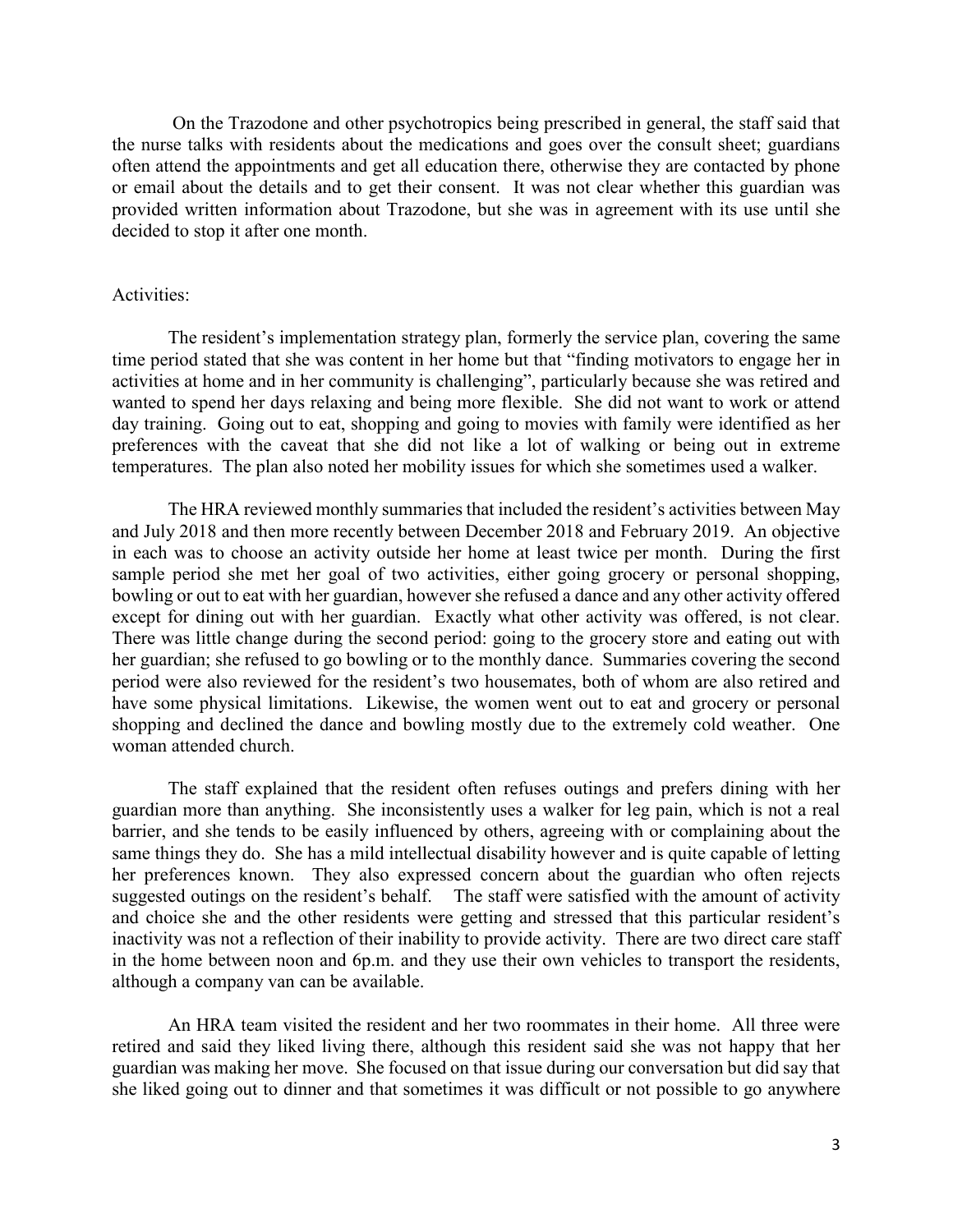when someone has to use a walker or needs help or when there is only one staff car available. The other residents made similar statements.

### **CONCLUSION**

Help at Home policy on the Coordination of Health Care Needs calls for all consumers to be informed of their medical status and to respect their rights to refuse medical care.

Under the Code, all recipients shall be provided adequate and humane care pursuant to an individual services plan, with the recipient's and guardian's participation (405 ILCS 5/2-102a). All guardians are to be provided written information about all proposed psychotropic medications (405 ILCS 5/2-102a-5). The CILA Rules add that the array of services includes medical care, and the guardian is a key member of the planning team (59 Ill. Admin. Code 115.220).

There was indication that someone, likely at the practitioner's office, preferred the guardian to stay away so the resident and provider could have privacy. Ultimately, Help at Home never prevented her from attending according to the documentation, in fact she was told it was her choice to go, and the guardian went to the second appointment and made her treatment preferences known. It seems obvious that any guardian should be alerted to cysts and TMJ being treated, which are not so minor. Since the Code intends for the guardian to be involved in all areas of treatment and treatment planning, a violation is substantiated. Help addressed the discrepancy immediately however and met with the guardian to agree on a way to better communicate. The HRA has no other recommendation since the matter was resolved and the resident no longer resides within the program. Regardless of why the guardian was not at the first psychiatry appointment, the documentation showed that she was immediately apprised of the Trazodone order and the purpose and then gave her verbal consent. A violation is not substantiated.

The program's Bill of Rights states that its residents shall enjoy the same rights as any other person, including the right to have private access to friends and the community.

The Code intends for all services to be least restrictive and recipients enjoy the right to communicate with anyone they choose, meaning by visits in and out of their homes or through activities in the community (405 ILCS 5/2-102a; 2-103). The CILA Rules state that services are to be oriented to the individual who is considered a citizen of the community (59 Ill. Admin. Code 115.200).

The complaint asserts a lack of activities outside this resident's home, that she only goes out to the grocery store. Although the lack of variety seems to be a glaring problem, the resident is retired and prefers to relax or be flexible as stated in her service plan and to us. She seemed to exercise her choices and her rights were not being violated. The complaint is unsubstantiated.